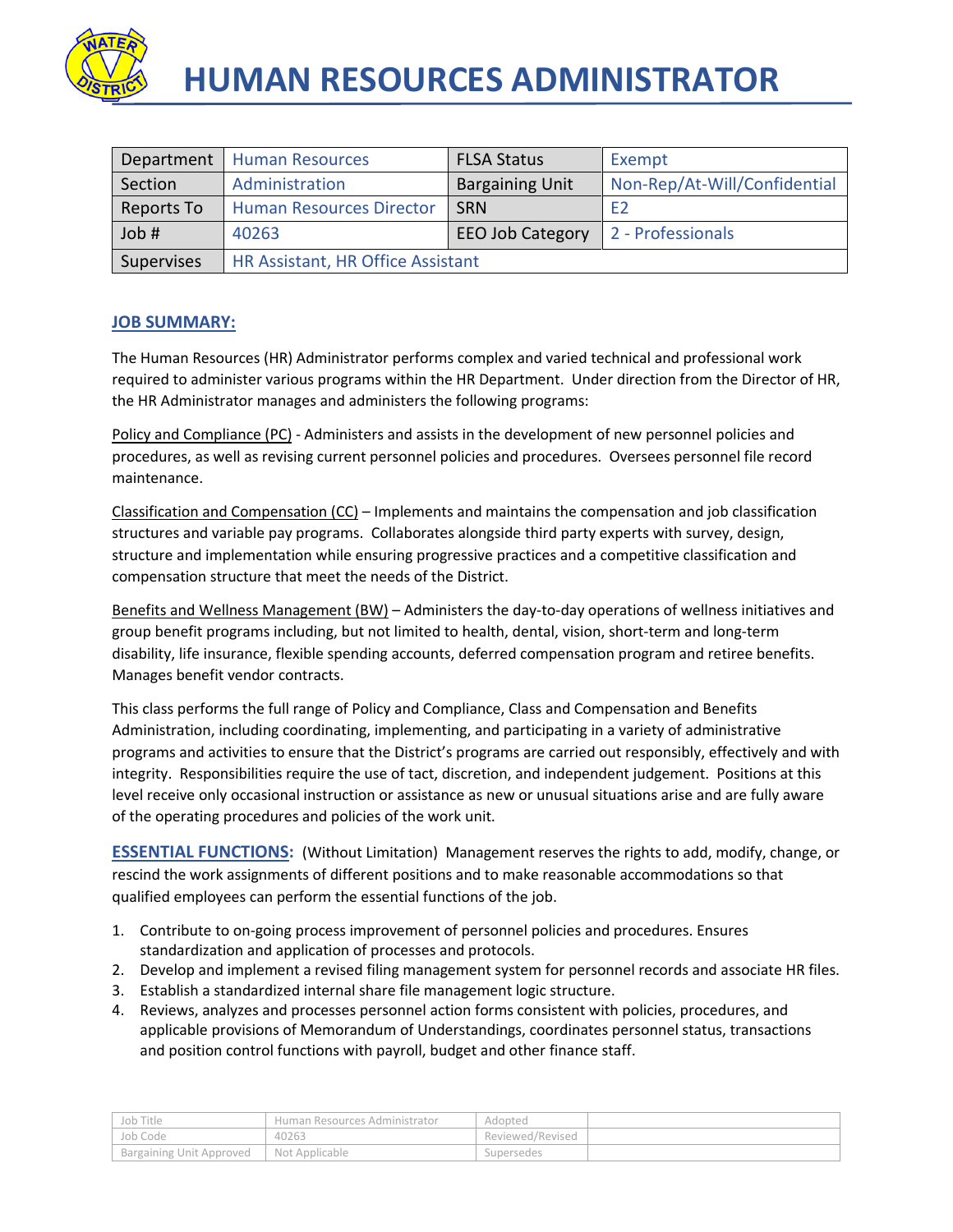

- 5. Administers the District's employee benefit plans, including health, dental, life, flexible spending accounts, retirement, deferred compensation, COBRA, FMLA, and related programs; coordinates and provides support with enrollment, orientation, and termination of benefits.
- 6. Research, analyze and make recommendation on new, existing and proposed benefit programs; develop procedures to implement program changes.
- 7. Organize and manage the open enrollment process; counsel employees regarding benefit plan coverage, eligibility for benefits and claim procedures.
- 8. Facilitate key discussions with District vendors and project manage all benefit and wellness contracts for the District.
- 9. Conducts classification and organizational studies; performs job audits and job evaluations; revises, updates and develops and recommends new classification specifications.
- 10. Conducts comprehensive salary and benefit surveys, reviews and analyzes data and makes sound recommendations; responds to surveys from other public and regulatory agencies.
- 11. Provides support for labor negotiation processes and activities, as assigned; conducts research and gathers and analyzes data; develops and recommends cost analysis of proposed compensation changes.
- 12. Analyze and evaluate departmental requests for new and existing positions ensuring appropriate allocation and classification of duties.
- 13. Modify existing and develops new classification specifications as needed; prepares documentation for Board action and approval on new and proposed classifications.
- 14. Plan, develop, revise, and/or implement reporting systems to evaluate the effectiveness of the District's workforce.
- 15. Represent the department on various work committees, teams and task forces.
- 16. Participates in the planning, development and implementation of a variety of projects; conducts research, collects and analyzes statistical and related data; reviews and makes recommendation on administrative and operational problems, including human resources management systems enhancement and system administration.
- 17. Project manage the administration of the District's benefit and wellness programs as it relates to several collective bargaining units.
- 18. Stay abreast of new trends and innovations, legislation, regulation and policies, in the field of human resources and recommends and/or make adjustments to procedures to maintain current, and to ensure compliance, with prevailing laws.
- 19. Performs other duties as assigned.

# **MINIMUM QUALIFICATIONS:**

- **Education:** A Bachelors Degree in human resources management, public or business administration, industrial/organizational psychology, behavioral science/education, or other job relevant field. Master's degree highly preferred.
- **Experience:** Five (5) years of increasing responsibility in activities related to Human Resources. This position requires a minimum of five (5) years of direct managerial/supervisory experience

Five (5) years of contract and vendor management experience within the public sector environment

| Job Title                | Human Resources Administrator | Adopted          |  |
|--------------------------|-------------------------------|------------------|--|
| Job Code                 | 40263                         | Reviewed/Revised |  |
| Bargaining Unit Approved | <sup>1</sup> Not Applicable   | Supersedes       |  |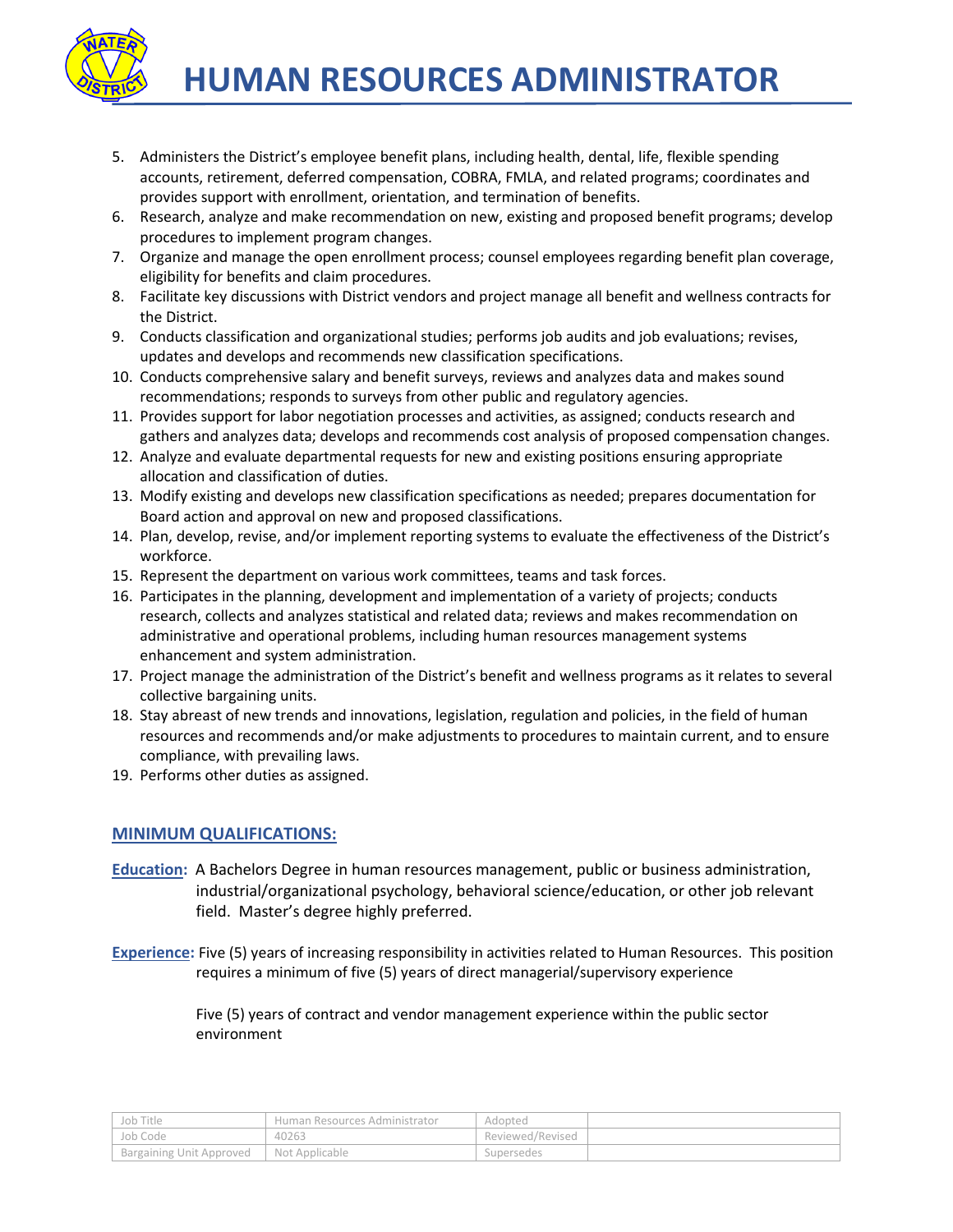

### **Knowledge of:**

- Principles and practices of human resources management
- Methods and techniques of recruitment and selection, compensation, classification, and job evaluation, benefit administration and labor and employee relations
- Principles and practices of program, project and services organization, administration and management
- Pertinent federal, state and local laws, regulations, ordinances and policies relating to public personnel administration.
- Methods and procedures for conducting research, data and statistical analysis
- Records management principles, practices and methods
- Customer service principles, practices and methods
- Stylistic managerial and leadership concepts
- Public Sector unionized environment

### **Abilities:**

- 1. Analyze problems, identify alternate solutions, project consequences of proposed actions and provide recommendations in support of goals
- 2. Keep abreast of current developments within Human Resources
- 3. Interpret and apply District policies, procedures, rules and regulations
- 4. Read, interpret and explain Memorandum of Understandings (MOU's)
- 5. Prepare required legal documents, forms, reports, correspondence, and other written materials
- 6. Interpret, apply, explain, and ensure compliance with any applicable Federal, State and local policies, procedures, laws and regulations
- 7. Maintain accurate file and records
- 8. Evaluate and recommend improvements in operations, policies and procedures
- 9. Organize and prioritize a variety of projects and multiple tasks in an effective and timely manner; organize own work, set department priorities, and meet critical time deadlines
- 10. Operate modern office equipment including computer equipment and specialized software applications programs
- 11. Communicate effectively in person, over the telephone, and in writing; make clear and concise presentations
- 12. Use tact, initiative, prudence, and independent judgment within general policy, procedural, and legal guidelines; work with a workforce with diverse background and abilities
- 13. Establish, maintain, and foster positive and effective working relationships with those contacted in the course of work
- 14. Manage multiple task/multiple priorities with frequent interruption and to maintain confidentiality
- 15. Conduct related training classes and train employees on new policies, procedures and changes

# **CERTIFICATES, LICENSES, AND REGISTRATIONS REQUIREMENTS**

Employees in this position may be required to obtain and maintain the following certifications, licensing and registrations:

- Licenses Valid California Operators license issued by the State Department of Motor Vehicles. Department of Motor Vehicles driving record may influence employment or classification.
- SHRM-CP or SHRM- SCP certification is required or must be obtained within twelve months from the DOH.
- Training certification in DISC, MBTI or another nationally recognized professional assessment course is highly desired.

| Job Title                | Human Resources Administrator | Adopted          |  |
|--------------------------|-------------------------------|------------------|--|
| Job Code                 | 40263                         | Reviewed/Revised |  |
| Bargaining Unit Approved | Not Applicable                | Supersedes       |  |